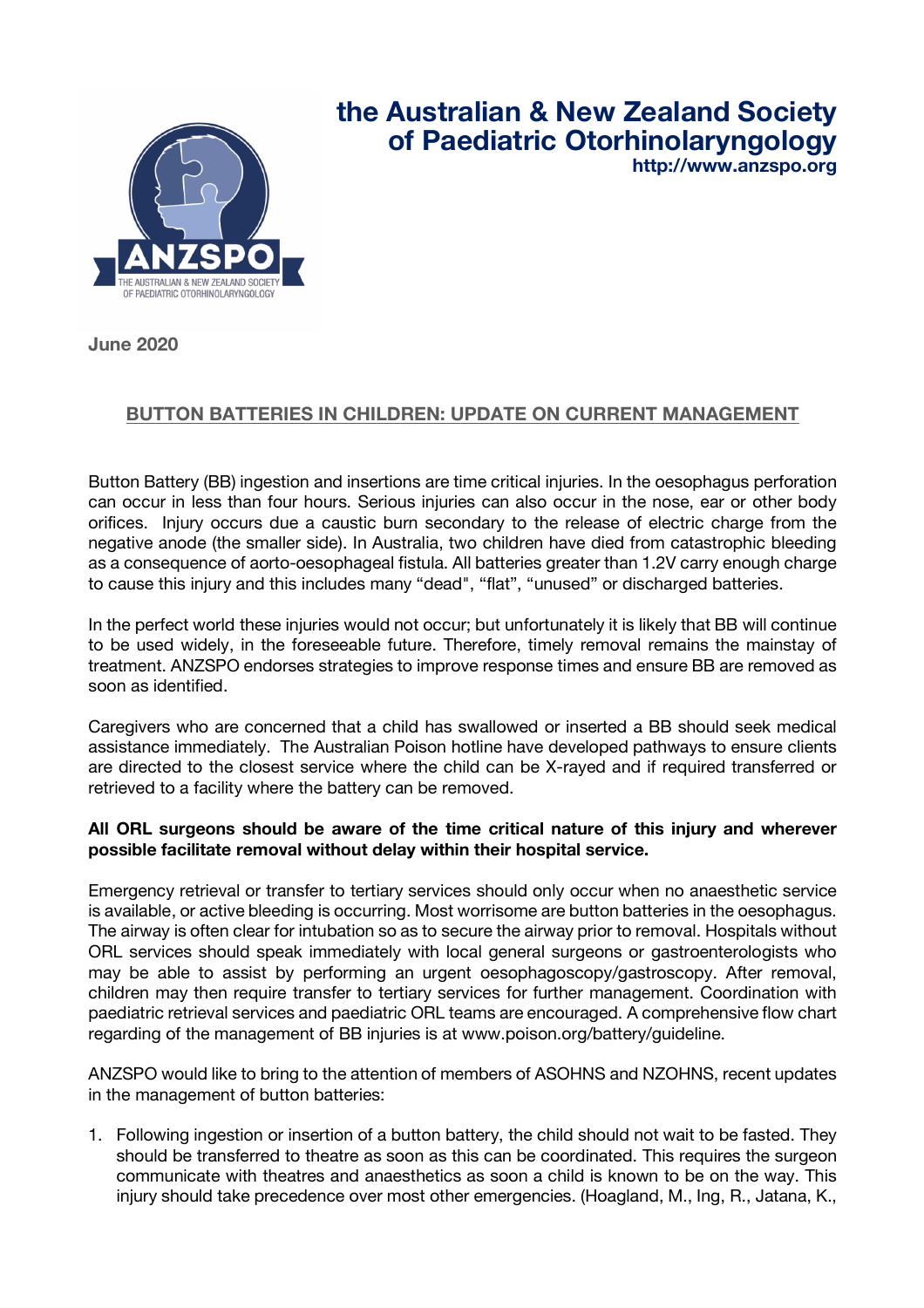Jacobs, I., Chatterjee, D. (2020). Anesthetic Implications of the New Guidelines for Button Battery Ingestion in Children. Anesthesia & Analgesia. 130(3): 665-672).

- 2. Honey is recommended as first aid while waiting for the child to get to theatre 2 teaspoons every 10min. This should be considered for all children who require transfer for removal. There is a small but recognised risk of botulism in children under one feed honey and this risk should be discussed with parents. (Anfang, R. R., Jatana, K. R., Linn, R. L., Rhoades, K., Fry, J. and Jacobs, I. N. (2018), pH‐neutralizing esophageal irrigations as a novel mitigation strategy for button battery injury. The Laryngoscope. 129:49–57, 2019).
- 3. Once the BB is removed the oesophagus should be irrigated with 50mls acetic acid 0.25% (Jatana, K. R., Rhoades, K. , Milkovich, S. and Jacobs, I. N. (2017), Basic mechanism of button battery ingestion injuries and novel mitigation strategies after diagnosis and removal. The Laryngoscope, 127: 1276-1282).
- 4. Collateral damage should be accessed. BB impacted at the cricopharyngeal region may cause recurrent laryngeal nerve injury with vocal cord palsy. Caustic erosion may result in tracheaoesphageal fistula, mediastinitis or aorto-oesophageal fistula. Clinicians should have a low level of suspicion to order imaging following removal looking for perforation and potential complications. Many children will require placement of a nasogastric tube at the time of removal. Serious injuries may need gastroscopy placement.
- 5. Please report all BB cases (including those in ears and nose) to The Australian Paediatric Surveillance Unit (http://apsu.org.au). Take a photo of the battery when removed and try to find out as much information as possible. If your department is not part of this database, please feel free to contact Hannah Burns via ANZSPO or Queensland Children's Hospital. Collecting this information is vital to improve regulation surrounding BBs and improving management protocols.
- 6. If available, gastroenterology may want to perform a flexible scope either at the initial time of removal or in the early post-op period for assessment. Long term follow-up scopes may require ENT help in the use of mitomycin to try and prevent stenosis. (Ghobrial CM, Eskander AE. Prospective study of the effect of topical application of Mitomycin C in refractory paediatric caustic esophageal strictures. *Surgical endoscopy*. 2018:1-7).
- 7. Remember tissue damage may continue even after the battery is removed. Any haemopytsis after removal should be considered an aorto-oesphageal injury and urgent discussion with cardiothoracic service sought.

Clinicians are encouraged to continue to educate patients and colleagues about this preventable injury. Although the major BB manufactures now package their batteries in child proof packaging this isn't mandatory, and many cheap brands do not. Regulation in regards to battery compartments only exists for products meant for children under the age of 36 months. On behalf of ANZSPO, Hannah Burns has contributed to the Australian Competition and Consumer Commission 2020 position statement asking for improved regulation surrounding BB and products that contain BB.(https://www.productsafety.gov.au/system/files/Button%20Batteries%20- %20Issues%20Paper.PDF) If at any stage you are concerned about a product that contains a BB it can be reported to https://www.productsafety.gov.au/contact-us/for-consumers/report-anunsafe-product . Local KidsSafe can also assist with concerns and Hannah Burns is very happy to talk to you directly.